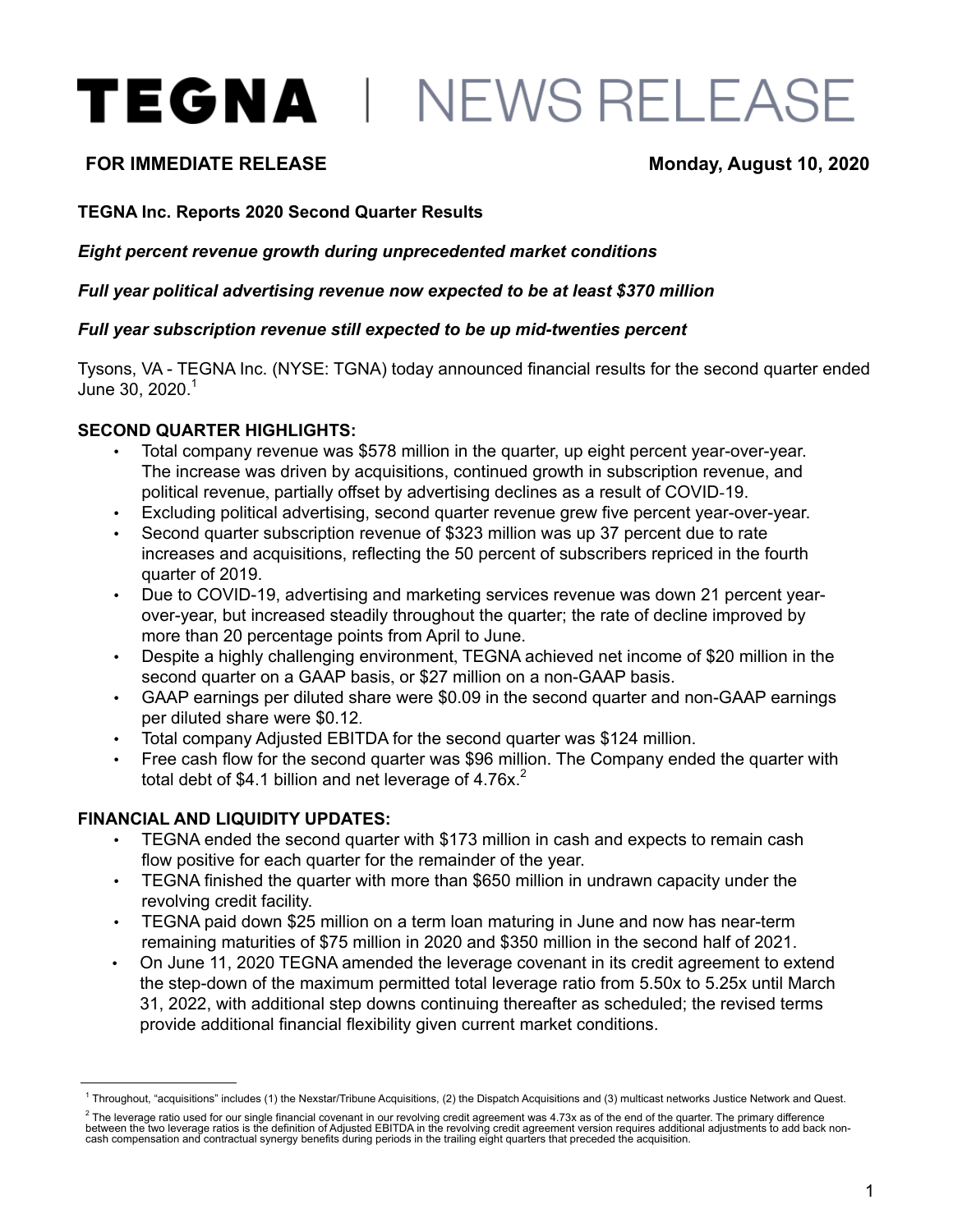#### **CEO COMMENT**

"Our second quarter performance reflects our ability to execute on TEGNA's five-pillar strategy in any economic environment. The actions we have taken leading up to and during the COVID-19 pandemic have positioned TEGNA for continued shareholder value creation, while we also remain focused on all our stakeholders, who rely on us now more than ever. We have continued to serve the greater good by providing critical information to viewers during these challenging times, through our "Facts Not Fear" editorial philosophy," said Dave Lougee, president and chief executive officer.

"For our shareholders, our second quarter performance is proof that our strategy to build a more diversified, durable business is working. TEGNA remains uniquely positioned for continued subscription revenue growth due to successful negotiations at the end of 2019, receiving top of market Big Four affiliate rates across half of our subscribers with approximately another 35 percent of subscribers up at the end of 2020. We still expect our full year subscription revenue to be up mid-twenties percent. Additionally, we did not see an acceleration in subscription declines from April to May, better than we anticipated at the onset of the pandemic.

"We are also positioned to benefit from anticipated record political advertising spending this year, as races are turning more competitive within the TEGNA footprint, which includes our expanded reach in key battleground states as a result of recently closed acquisitions. Our strong portfolio of Big Four affiliates with strong local news remains the preferred medium to reach targeted constituents, and our stations play a critical role in political marketing strategies. We now expect political revenues to contribute at least \$370 million for the full year, an increase from our prior estimate.

"The significant declines in advertising and marketing revenues that began in late March improved by more than 20 percentage points through June, and our sales and marketing teams have innovated with advertisers to adapt to this dynamic environment. Although we can't be certain when the broader advertising industry will fully recover from the challenges presented by the COVID-19 pandemic, our long-term value proposition to advertisers remains intact. That includes the relevance and demand for our local platforms which has only grown stronger.

"In the quarter, we continued to act in accordance with our prudent expense management strategy, taking action at the beginning of the pandemic to manage discretionary costs. The result was a nearly \$40 million expense reduction from our original plan. The innovation required to operate in this environment has provided us new learnings that will turn into permanent efficiencies. These actions will be combined with the continuous streamlining of our business processes and companywide cost saving initiatives that have been in place well before the recent downturn. Together, these will benefit our cash flows, and long-term health of the business, over time.

"Overall television viewing has expanded across demographics for both daytime and late news time slots. Digital viewership saw an even greater rise in consumption, setting records in 2020 across key digital metrics such as visitors, video plays, and monthly active users. TEGNA reached a record 87 million visitors across owned platforms in March, and is averaging 75 million monthly visitors in 2020, with June the second highest month ever.

"While I am proud of our financial performance, since the onset of COVID-19, our number one priority has been the physical health and safety and emotional and economic wellbeing of our colleagues. Our entire team has shown extraordinary resilience during a time of unprecedented change and national uncertainty. This has allowed us to serve our other key stakeholders - the communities we serve.

"In the wake of the global pandemic, our audiences on all platforms have been appreciative of our "Facts Not Fear" philosophy of editorial coverage, using our VERIFY franchise and great reporting to make facts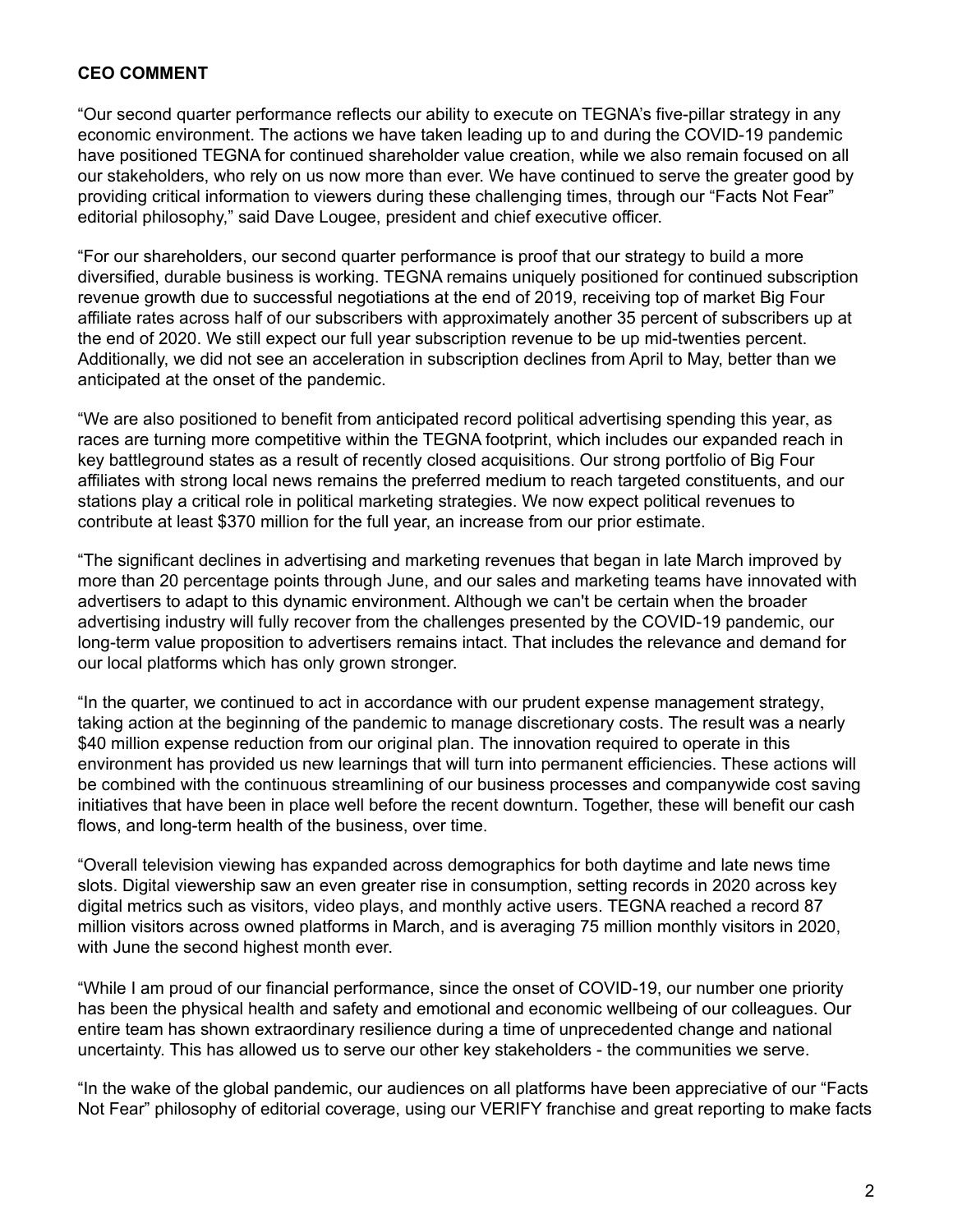and context the antidote to the anxiety produced by some national news and social media outlets. On May 25<sup>th</sup>, in the hometown of our KARE-11 station in Minneapolis, the world changed again, and forever, with the murder of George Floyd. No local journalism company has been more at the local epicenter of this story, shedding light on the nuances between peaceful protests and the small number of nonpeaceful incidents across our stations, that include markets with the largest degree of public engagement, including Washington D.C., Seattle, Portland, Oregon, Louisville and Atlanta, and of course Minneapolis.

"At TEGNA, we are committed to taking this seminal moment in American history and doing our part to bring change, beginning with a new process of assessing and holding ourselves accountable for our own recruitment, hiring, development and promotion practices. And we will, in turn, create new accountability for how our powerful local media platforms reflect our communities in our editorial practices and our news products. One example is a recent initiative discussed by our Board of Directors, whereby we are defining specific areas of oversight for each committee around the way that TEGNA approaches diversity across a number of different dimensions.

"Looking forward, we are confident in TEGNA's ability to perform, even if our economy experiences a slow recovery. During these unprecedented times, we will continue to provide purpose-driven, impactful local journalism to viewers and increase engagement with the communities we serve across all of our platforms."

### **OVERVIEW OF SECOND QUARTER RESULTS**

Total company revenue increased eight percent in the quarter, driven by acquisitions, continued growth in subscription revenue, and political revenue partially offset by advertising declines as a result of COVID-19.

Subscription revenue grew 37 percent year-over-year due to rate increases and acquisitions, partially offset by subscriber declines.

Advertising and marketing services revenue decreased 21 percent in the quarter compared to last year, due to reduced demand in the quarter from the impacts from the COVID-19 pandemic. These underlying revenues sequentially improved throughout the quarter since the most significant impact felt at the onset of the pandemic in late March.

GAAP operating expenses were \$503 million, up 28 percent, and non-GAAP operating expenses were \$487 million, up 24 percent year-over-year. Expenses less programming costs increased 13 percent. The expense increase was predominantly driven by acquisitions and higher programming expenses related to growth in subscription revenues, partially offset by lower cost of sales as a result of lower revenue, as well as reductions in discretionary spending. Companywide cost saving efforts made in the second quarter included payroll savings through a hiring freeze, temporary one-week employee furloughs, pay reductions, suspension of travel and entertainment (T&E) costs, and reduced discretionary operational expenses.

GAAP operating income totaled \$75 million, and non-GAAP operating income totaled \$90 million in the second quarter. Adjusted EBITDA (a non-GAAP measure detailed in Table 3) totaled \$124 million in the quarter and Adjusted EBITDA margin equaled 21.5 percent. Adjusted EBITDA excluding corporate expenses was \$137 million, which resulted in a margin of 23.8 percent.

The second quarter included a few special items, the full details of which can be found in Table 2. The net effect of these items was to increase GAAP net income by \$7 million and GAAP diluted net income per share by \$0.03.

Interest expense in the quarter increased to \$52 million compared to \$46 million in the second quarter of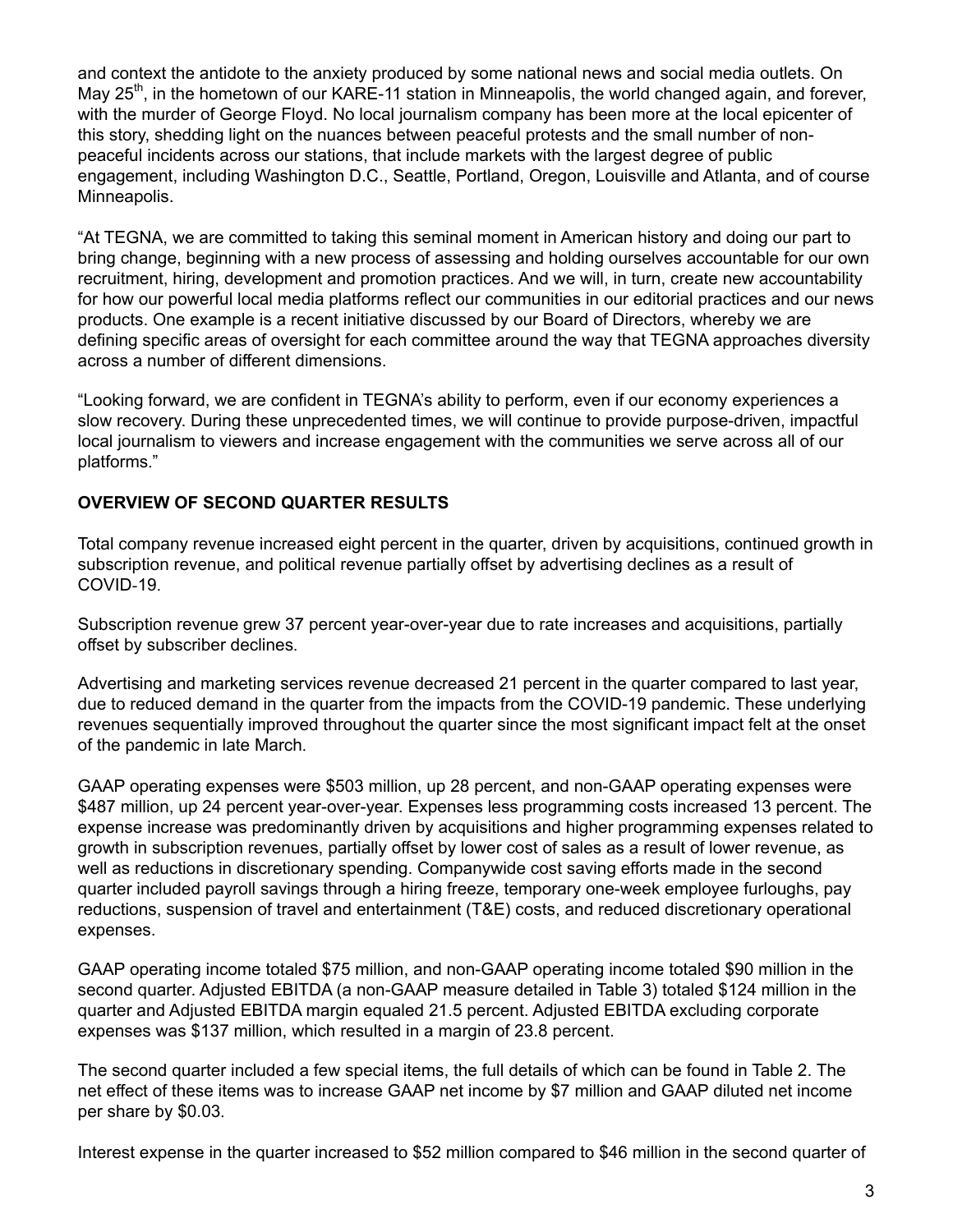2019, due to higher average debt balances as a result of acquisition activity partially offset by a lower average interest rate due to the refinancings undertaken in 2019 and 2020. Total cash at the end of the quarter was \$173 million and unused capacity under TEGNA's revolving credit facility was more than \$650 million.

#### **UPDATE ON KEY RECENT STRATEGIC, CONTENT AND PROGRAMMING INITATIVES**

- *Premion Capitalizes on Over-the-Top (OTT) Ad Growth -* While Premion is affected by the pandemic like all advertising businesses, it is benefiting from the growth of viewing on streaming services and outperformed traditional TV advertising in the quarter. The rollout of our previously announced partnership with Gray is progressing on schedule.
- *• TEGNA Digital Platforms Achieve Record Audience -* In each of April, May and June, TEGNA hit 75+ million unduplicated, multi-platform digital visitors according to Comscore and has been ranked in the Top 50 Digital U.S. Properties for five consecutive months, ranking higher than digital sites such as Reddit, Buzzfeed, and LinkedIn.
- *TEGNA Debuts New Audience Engagement Tools -* In the quarter, TEGNA launched "Near Me," a mobile app feature that allows audience members to share photos and videos and see stationproduced and user-generated content down to the neighborhood and street level.
- *Expanded Fact-Based Reporting Initiative VERIFY -* From the start of the COVID-19 pandemic and continuing through the nationwide protests for racial and civil justice, TEGNA stations have seen a much greater demand for VERIFY content, and have responded to help audiences distinguish between real and false information. In August, VERIFY launched on Snapchat's Discovery platform, which reaches 88 million daily active users in North America and serves younger audiences.
- *• VAULT Studios Launches Latest Major Podcast Project -* On May 6, VAULT Studios announced the premiere of SELENA: A STAR DIES IN TEXAS, a six-part podcast series developed in partnership with TEGNA's Texas stations as a part of our growing true crime initiative. ([Press release\)](https://www.tegna.com/vault-studios-announces-premiere-of-selena-a-star-dies-in-texas/)
- *Justice Network Relaunches as True Crime Network -* On July 27, TEGNA's Justice Network, its leading multicast television network, relaunched as True Crime Network, including a free, ad supported OTT streaming service and apps for Apple TV, Amazon Fire TV, and Apple iOS and Android. ([Press release\)](https://www.tegna.com/tegnas-justice-network-to-relaunch-as-true-crime-network-creating-the-first-24-7-true-crime-broadcast-network/)
- *Expansion of Attribution Partnership with Alphonso -* On July 8, TEGNA entered into a renewed and expanded partnership with TV data and measurement company Alphonso to include all of Premion, linear and OTT and advertising platforms. The multi-year agreement will continue to provide TEGNA with metrics to help our advertising partners make more informed, data-driven decisions.
- *TEGNA Recognized for Excellence in Broadcast Journalism -* TEGNA won 88 Regional Edward R. Murrow Awards across 29 stations, more than any other local broadcast television group, for excellence in areas including innovation, multimedia, and social media. Additionally, WUSA9, TEGNA's CBS affiliate in Washington, D.C., won five Gracie Awards from the Alliance for Women in Media Foundation for exemplary programming created by, for, and about women in media and entertainment. [\(Press release](https://www.tegna.com/tegna-wins-88-regional-edward-r-murrow-awards-more-than-any-other-local-broadcast-television-group/); [press release\)](http://investors.tegna.com/news-releases/news-release-details/tegnas-wusa9-wins-five-alliance-women-media-foundation-gracie)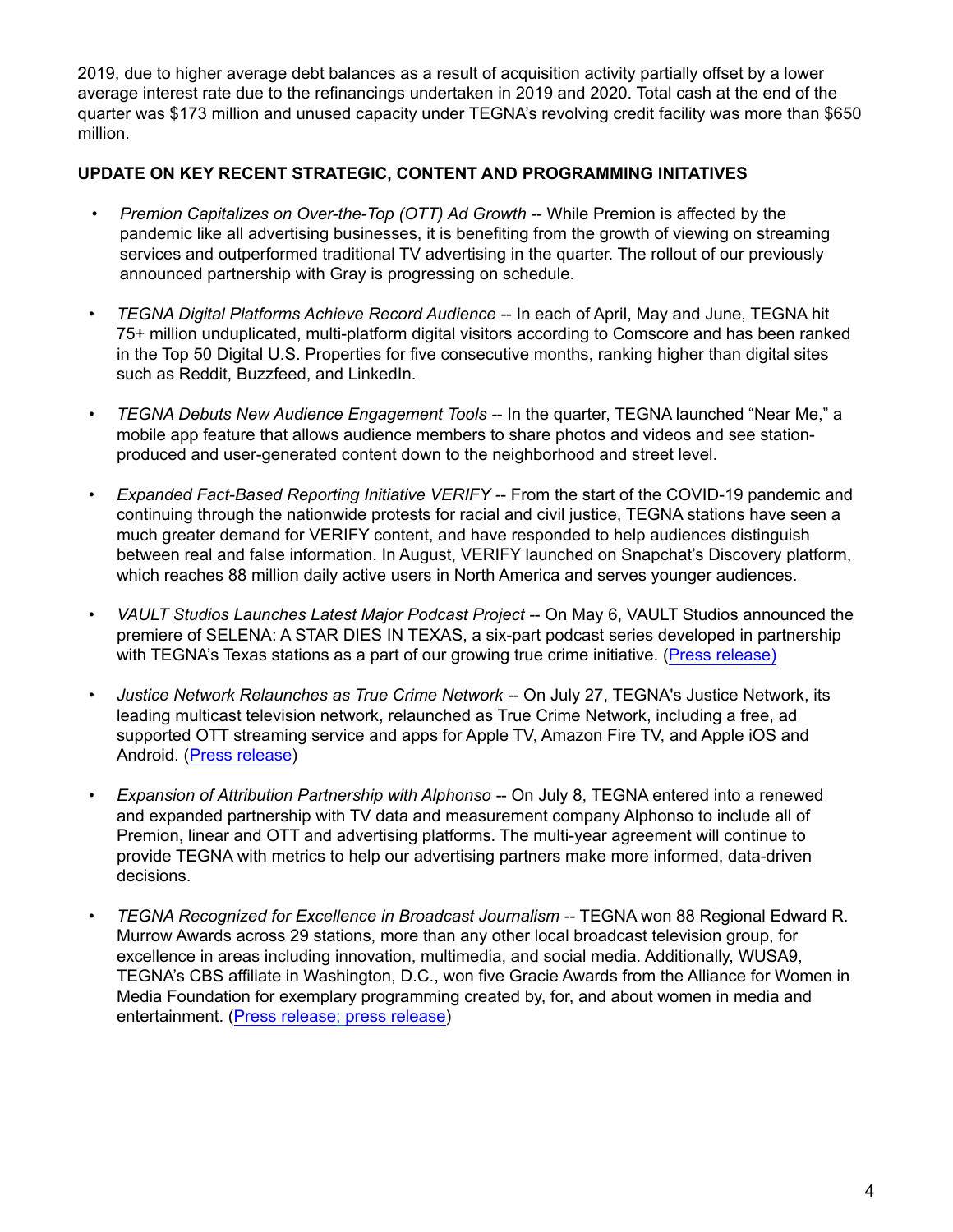### **CAPITAL ALLOCATION**

TEGNA's solid balance sheet and the deliberate financing decisions made leading up to and during the recent market instability are the result of a disciplined and flexible capital allocation program. The agreement with lenders to amend TEGNA's credit agreement to extend the first step-down of the debt coverage covenant by 15 months, before reverting to the normal schedule, provides the Company with additional flexibility in an uncertain market environment. In addition to a continued focus on debt paydown and the additional flexibility created with the covenant amendment, TEGNA has also continued to return capital to shareholders, including through its regular quarterly dividend payment, the last of which was announced on July 22, 2020. TEGNA continues to evaluate the most appropriate use of capital given the current market environment, with a focus on debt reduction.

#### **FORWARD-LOOKING STATEMENTS**

Certain statements in this communication may constitute "forward-looking statements" as defined in the Private Securities Litigation Reform Act of 1995. Any forward-looking statements contained herein are subject to a number of risks, trends and uncertainties that could cause actual results or company actions to differ materially from what is expressed or implied by these statements, including risks relating to the coronavirus (COVID-19) pandemic and its effect on our revenues, particularly our non-political advertising revenues. Potential regulatory actions, changes in consumer behaviors and impacts on and modifications to TEGNA's operations and business relating thereto and TEGNA's ability to execute on its standalone plan can also cause actual results to differ materially. Other economic, competitive, governmental, technological and other factors and risks that may affect TEGNA's operations or financial results are discussed in our Annual Report on Form 10-K for the fiscal year ended December 31, 2019, and in subsequent filings with the U.S. Securities and Exchange Commission (the "SEC"). We disclaim any obligation to update these forward-looking statements other than as required by law.

#### **CONFERENCE CALL**

\_\_\_\_\_\_\_\_\_\_\_\_\_\_\_\_\_\_\_\_\_\_\_\_\_

TEGNA Inc. (NYSE: TGNA) will host a conference call to discuss its second quarter 2020 earnings results on Monday, August 10, 2020 at 10:00 a.m. (ET). TEGNA's earnings announcement will be released to news outlets and wire services before the market opens on August 10. Materials related to the call will be available at that time through the Investor Relations section of TEGNA's website, [investors.TEGNA.com.](investors.TEGNA.com)The conference call, which will also be webcast through the company's website, is open to investors, the financial community, the media and other members of the public. To join the call toll-free, dial 800-353-6461 at least 10 minutes prior to the scheduled 10:00 a.m. (ET) start time. International callers should dial 334-323-0501. The confirmation code for the conference call is 8033615. To listen to the call via live webcast, please visit <investors.TEGNA.com> and allow at least 10 minutes to access TEGNA's home page and complete the links before the webcast begins. A replay of the conference call will be available under "Investor Relations" at <www.TEGNA.com>from Monday, August 10 at 2:00 p.m. (ET) to Monday, August 24 at 2:00 p.m. (ET). To access the replay, dial 888-203-1112 or 719-457-0820. The confirmation code for the replay is 8033615. A transcript of the conference call will also be made available on the company's website.

#### **ADDITIONAL INFORMATION**

TEGNA Inc. (NYSE: TGNA) is an innovative media company that serves the greater good of our communities. Across platforms, TEGNA tells empowering stories, conducts impactful investigations and delivers innovative marketing solutions. With 63 television stations in 51 markets, TEGNA is the largest owner of top 4 affiliates in the top 25 markets among independent station groups, reaching approximately 39 percent of all television households nationwide. TEGNA also owns leading multicast networks True Crime Network and Quest. [TEGNA Marketing Solutions](https://tegnamarketingsolutions.com/) (TMS) offers innovative solutions to help businesses reach consumers across television, email, social and over-the-top (OTT) platforms, including [Premion,](https://premion.com/) TEGNA's OTT advertising service. For more information, visit <www.TEGNA.com>.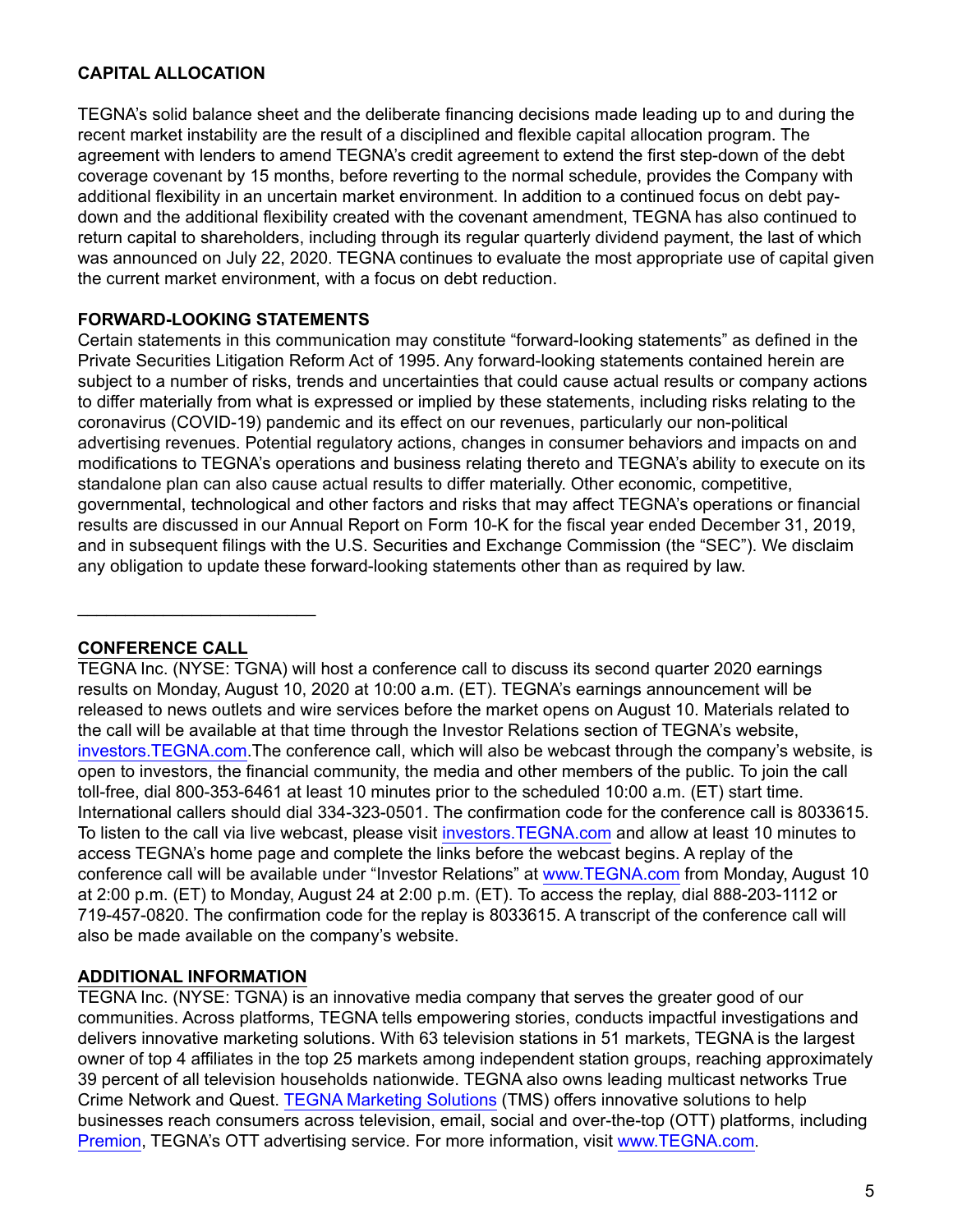\* \* \* \*

For media inquiries, contact: For investor inquiries, contact: Anne Bentley **Doug Kuckelman** Vice President, Corporate Communications Head of Investor Relations 703-873-6366 703-873-6764 abentley@TEGNA.com dkuckelman@TEGNA.com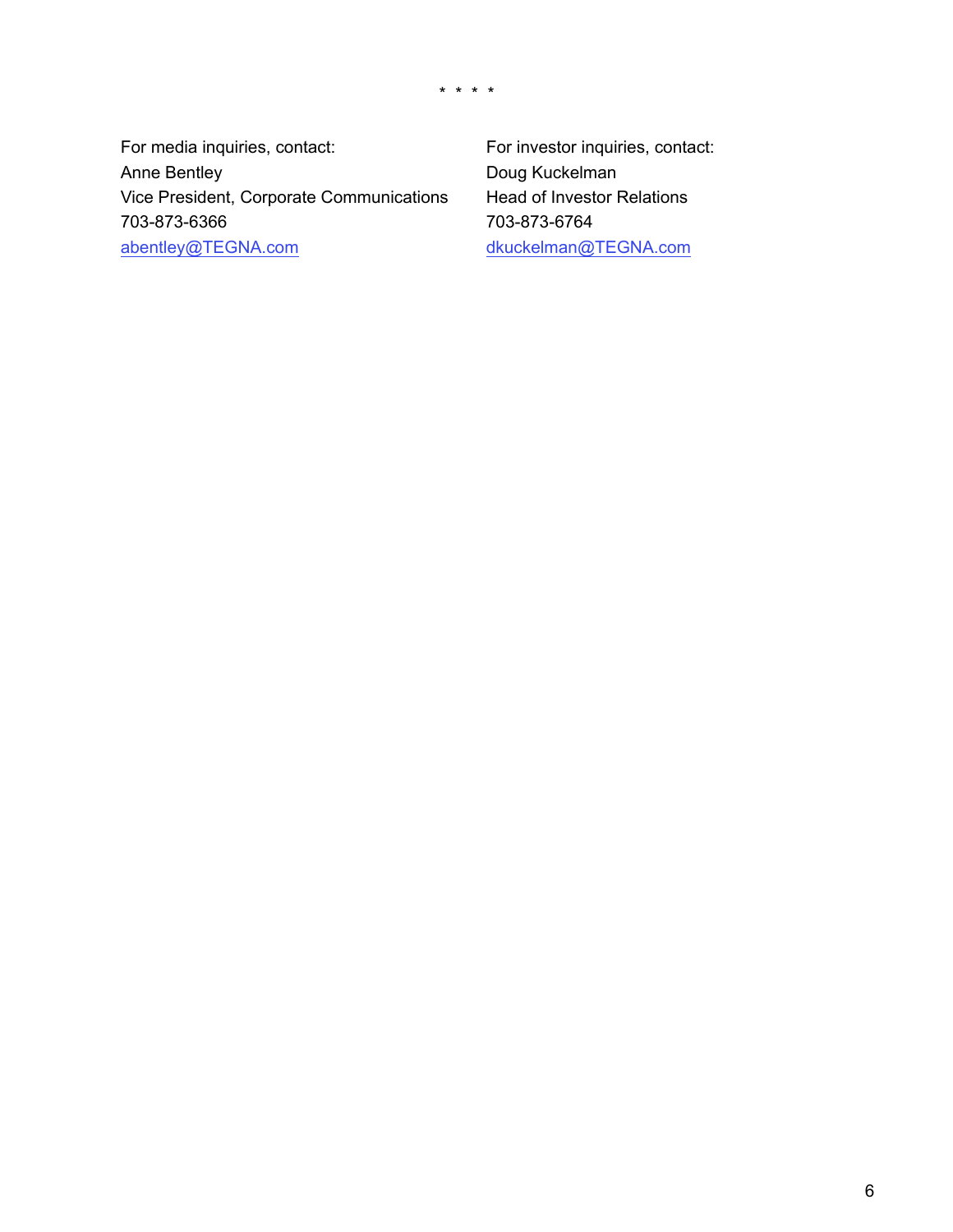# **CONSOLIDATED STATEMENTS OF INCOME**

TEGNA Inc.

Unaudited, in thousands of dollars (except per share amounts)

# **Table No. 1**

|                                                                  |               |      | Quarter ended June 30, |                          |
|------------------------------------------------------------------|---------------|------|------------------------|--------------------------|
|                                                                  | 2020          |      | 2019                   | % Increase<br>(Decrease) |
| <b>Revenues</b>                                                  | \$<br>577,627 | \$   | 536,932                | 7.6                      |
| <b>Operating expenses:</b>                                       |               |      |                        |                          |
| Cost of revenues                                                 | 355,367       |      | 285,293                | 24.6                     |
| Business units - Selling, general and administrative<br>expenses | 85,008        |      | 73,941                 | 15.0                     |
| Corporate - General and administrative expenses                  | 28,312        |      | 15,836                 | 78.8                     |
| Depreciation                                                     | 16,711        |      | 14,533                 | 15.0                     |
| Amortization of intangible assets                                | 17,248        |      | 8,823                  | 95.5                     |
| Spectrum repacking reimbursements and other, net                 | (116)         |      | (4,306)                | (97.3)                   |
| <b>Total</b>                                                     | 502,530       |      | 394,120                | 27.5                     |
| <b>Operating income</b>                                          | 75,097        |      | 142,812                | (47.4)                   |
| Non-operating income (expense):                                  |               |      |                        |                          |
| Equity income (loss) in unconsolidated investments, net          | 1,921         |      | (615)                  | ***                      |
| Interest expense                                                 | (51, 877)     |      | (46, 327)              | 12.0                     |
| Other non-operating items, net                                   | 1,039         |      | 8,964                  | (88.4)                   |
| <b>Total</b>                                                     | (48, 917)     |      | (37, 978)              | 28.8                     |
| Income before income taxes                                       | 26,180        |      | 104,834                | (75.0)                   |
| Provision for income taxes                                       | 6,607         |      | 24,879                 | (73.4)                   |
| <b>Net income</b>                                                | 19,573        |      | 79,955                 | (75.5)                   |
| Net loss attributable to redeemable noncontrolling interest      | 374           |      |                        | ***                      |
| Net income attributable to TEGNA Inc.                            | \$<br>19,947  | \$   | 79,955                 | (75.1)                   |
| <b>Earnings per share:</b>                                       |               |      |                        |                          |
| <b>Basic</b>                                                     | \$<br>0.09    | \$   | 0.37                   | (75.7)                   |
| <b>Diluted</b>                                                   | \$<br>0.09    | - \$ | 0.37                   | (75.7)                   |
| Weighted average number of common shares<br>outstanding:         |               |      |                        |                          |
| <b>Basic shares</b>                                              | 219,128       |      | 217,089                | 0.9                      |
| <b>Diluted shares</b>                                            | 219,426       |      | 217,905                | 0.7                      |
|                                                                  |               |      |                        |                          |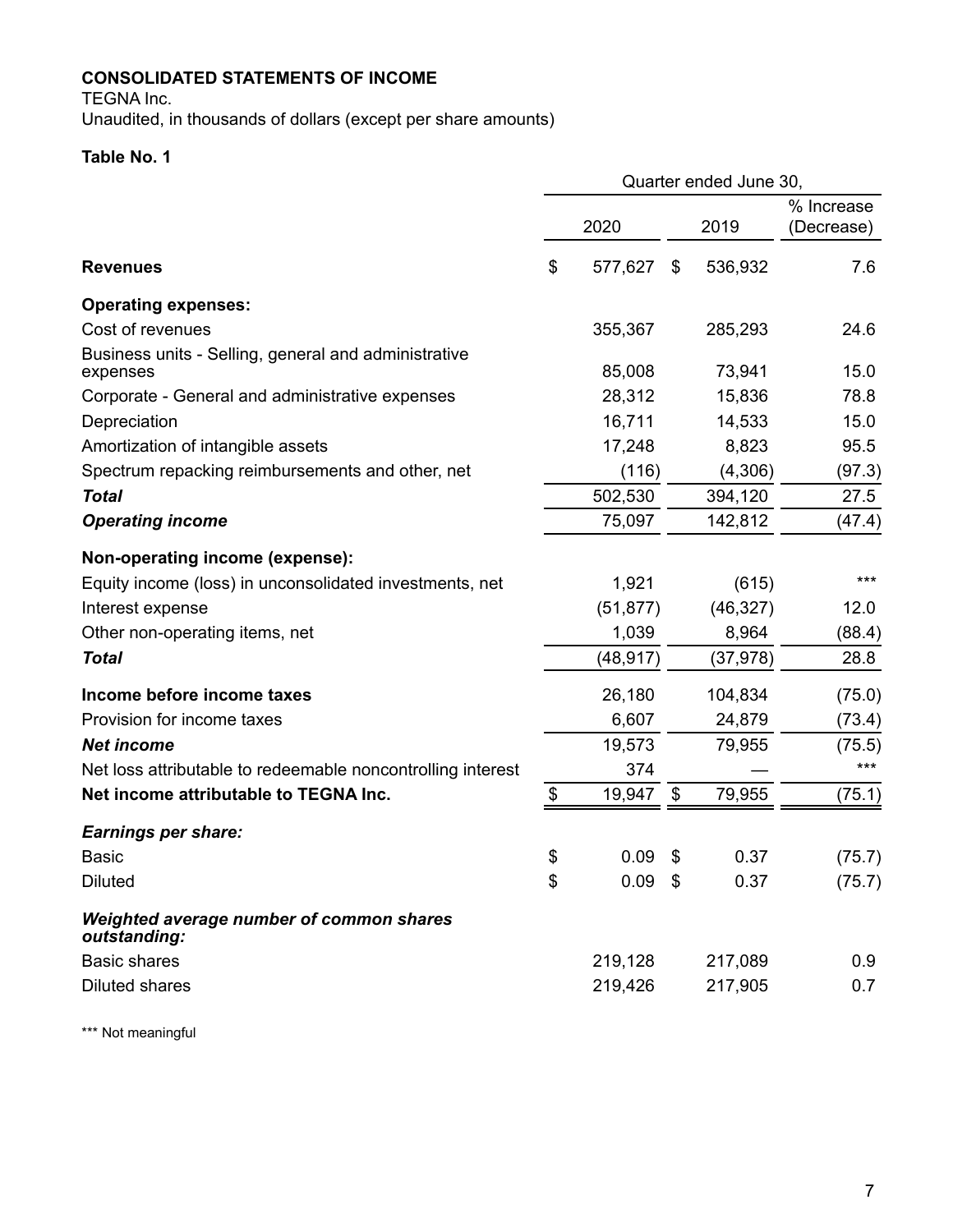# **CONSOLIDATED STATEMENTS OF INCOME**

TEGNA Inc.

Unaudited, in thousands of dollars (except per share amounts)

# **Table No. 1 (continued)**

|                                                                  |                 | Six months ended June 30, |            |
|------------------------------------------------------------------|-----------------|---------------------------|------------|
|                                                                  |                 |                           | % Increase |
|                                                                  | 2020            | 2019                      | (Decrease) |
| <b>Revenues</b>                                                  | \$<br>1,261,816 | \$1,053,685               | 19.8       |
| <b>Operating expenses:</b>                                       |                 |                           |            |
| Cost of revenues                                                 | 724,735         | 566,604                   | 27.9       |
| Business units - Selling, general and administrative<br>expenses | 177,976         | 145,406                   | 22.4       |
| Corporate - General and administrative expenses                  | 50,026          | 30,571                    | 63.6       |
| Depreciation                                                     | 33,611          | 29,450                    | 14.1       |
| Amortization of intangible assets                                | 33,464          | 17,512                    | 91.1       |
| Spectrum repacking reimbursements and other, net                 | (7,631)         | (11, 319)                 | (32.6)     |
| <b>Total</b>                                                     | 1,012,181       | 778,224                   | 30.1       |
| <b>Operating income</b>                                          | 249,635         | 275,461                   | (9.4)      |
| Non-operating income (expense):                                  |                 |                           |            |
| Equity income in unconsolidated investments, net                 | 10,936          | 11,413                    | (4.2)      |
| Interest expense                                                 | (108, 837)      | (92, 712)                 | 17.4       |
| Other non-operating items, net                                   | (18, 231)       | 7,425                     | ***        |
| <b>Total</b>                                                     | (116, 132)      | (73, 874)                 | 57.2       |
| Income before income taxes                                       | 133,503         | 201,587                   | (33.8)     |
| Provision for income taxes                                       | 27,732          | 47,653                    | (41.8)     |
| <b>Net income</b>                                                | \$<br>105,771   | \$<br>153,934             | (31.3)     |
| Net loss attributable to redeemable noncontrolling interest      | 484             |                           | $***$      |
| Net income attributable to TEGNA Inc.                            | \$<br>106,255   | \$<br>153,934             | (31.0)     |
| <b>Earnings from continuing operations per share:</b>            |                 |                           |            |
| <b>Basic</b>                                                     | \$<br>0.48      | \$<br>0.71                | (32.4)     |
| <b>Diluted</b>                                                   | \$<br>$0.48$ \$ | 0.71                      | (32.4)     |
| Weighted average number of common shares<br>outstanding:         |                 |                           |            |
| <b>Basic shares</b>                                              | 218,703         | 216,900                   | 0.8        |
| <b>Diluted shares</b>                                            | 219,144         | 217,555                   | 0.7        |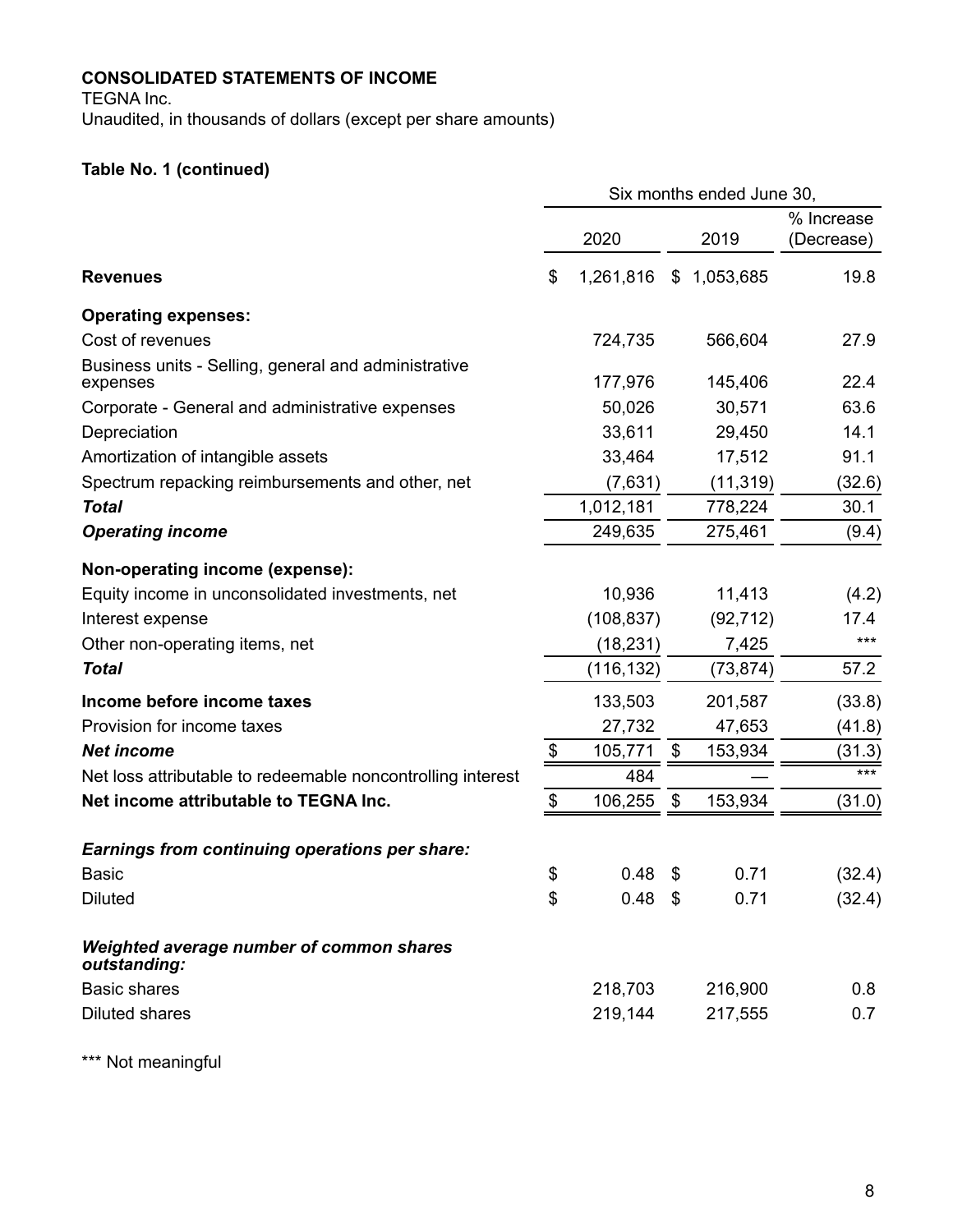#### **USE OF NON-GAAP INFORMATION**

The company uses non-GAAP financial performance measures to supplement the financial information presented on a GAAP basis. These non-GAAP financial measures should not be considered in isolation from, or as a substitute for, the related GAAP measures, nor should they be considered superior to the related GAAP measures, and should be read together with financial information presented on a GAAP basis. Also, our non-GAAP measures may not be comparable to similarly titled measures of other companies.

Management and the company's Board of Directors use the non-GAAP financial measures for purposes of evaluating company performance. Furthermore, the Leadership Development and Compensation Committee of our Board of Directors uses non-GAAP measures such as Adjusted EBITDA, non-GAAP net income, non-GAAP EPS, and free cash flow to evaluate management's performance. The company, therefore, believes that each of the non-GAAP measures presented provides useful information to investors and other stakeholders by allowing them to view our business through the eyes of management and our Board of Directors, facilitating comparisons of results across historical periods and focus on the underlying ongoing operating performance of our business. The company also believes these non-GAAP measures are frequently used by investors, securities analysts and other interested parties in their evaluation of our business and other companies in the broadcast industry.

The company discusses in this release non-GAAP financial performance measures that exclude from its reported GAAP results the impact of "special items" consisting of spectrum repacking reimbursements and other, gains related to businesses we account for under the equity method, acquisition-related costs, advisory fees related to activism defense, M&A due diligence costs, severance costs, intangible asset impairment charges, certain non-operating expenses related to the early extinguishment of debt and a TEGNA foundation donation. In addition, we have excluded certain income tax special items associated with deferred tax benefits related to a partial capital loss valuation allowance release.

The company believes that such expenses and gains are not indicative of normal, ongoing operations. While these items may be recurring in nature and should not be disregarded in evaluation of our earnings performance, it is useful to exclude such items when analyzing current results and trends compared to other periods as these items can vary significantly from period to period depending on specific underlying transactions or events that may occur. Therefore, while we may incur or recognize these types of expenses and gains in the future, the company believes that removing these items for purposes of calculating the non-GAAP financial measures provides investors with a more focused presentation of our ongoing operating performance.

The company also discusses Adjusted EBITDA (with and without corporate expenses), a non-GAAP financial performance measure that it believes offers a useful view of the overall operation of its businesses. The company defines Adjusted EBITDA as net income attributable to TEGNA before (1) net loss attributable to redeemable noncontrolling interest, (2) income taxes, (3) interest expense, (4) equity income (loss) in unconsolidated investments, net, (5) other non-operating items, net, (6) severance expense, (7) M&A due diligence costs, (8) acquisition-related costs, (9) advisory fees related to activism defense, (10) spectrum repacking reimbursements and other, net, (11) depreciation and (12) amortization. The company believes these adjustments facilitate company-to-company operating performance comparisons by removing potential differences caused by variations unrelated to operating performance, such as capital structures (interest expense), income taxes, and the age and book appreciation of property/equipment (and related depreciation expense). The most directly comparable GAAP financial measure to Adjusted EBITDA is Net income attributable to TEGNA. Users should consider the limitations of using Adjusted EBITDA, including the fact that this measure does not provide a complete measure of our operating performance. Adjusted EBITDA is not intended to purport to be an alternate to net income as a measure of operating performance or to cash flows from operating activities as a measure of liquidity. In particular, Adjusted EBITDA is not intended to be a measure of cash flow available for management's discretionary expenditures, as this measure does not consider certain cash requirements, such as working capital needs, capital expenditures, contractual commitments, interest payments, tax payments and other debt service requirements.

This earnings release also discusses free cash flow, a non-GAAP financial performance measure that the Board of Directors uses to review the performance of the business. The most directly comparable GAAP financial measure to free cash flow is Net income attributable to TEGNA. Free cash flow is calculated as non-GAAP Adjusted EBITDA (as defined above), further adjusted by adding back (1) stock-based compensation, (2) non-cash 401(k) company match, (3) syndicated programming amortization, (4) pension reimbursements, (5) dividends received from equity method investments and (6) reimbursements from spectrum repacking. This is further adjusted by deducting payments made for (1) syndicated programming, (2) pension, (3) interest, (4) taxes (net of refunds) and (5) purchases of property and equipment. Like Adjusted EBITDA, free cash flow is not intended to be a measure of cash flow available for management's discretionary use.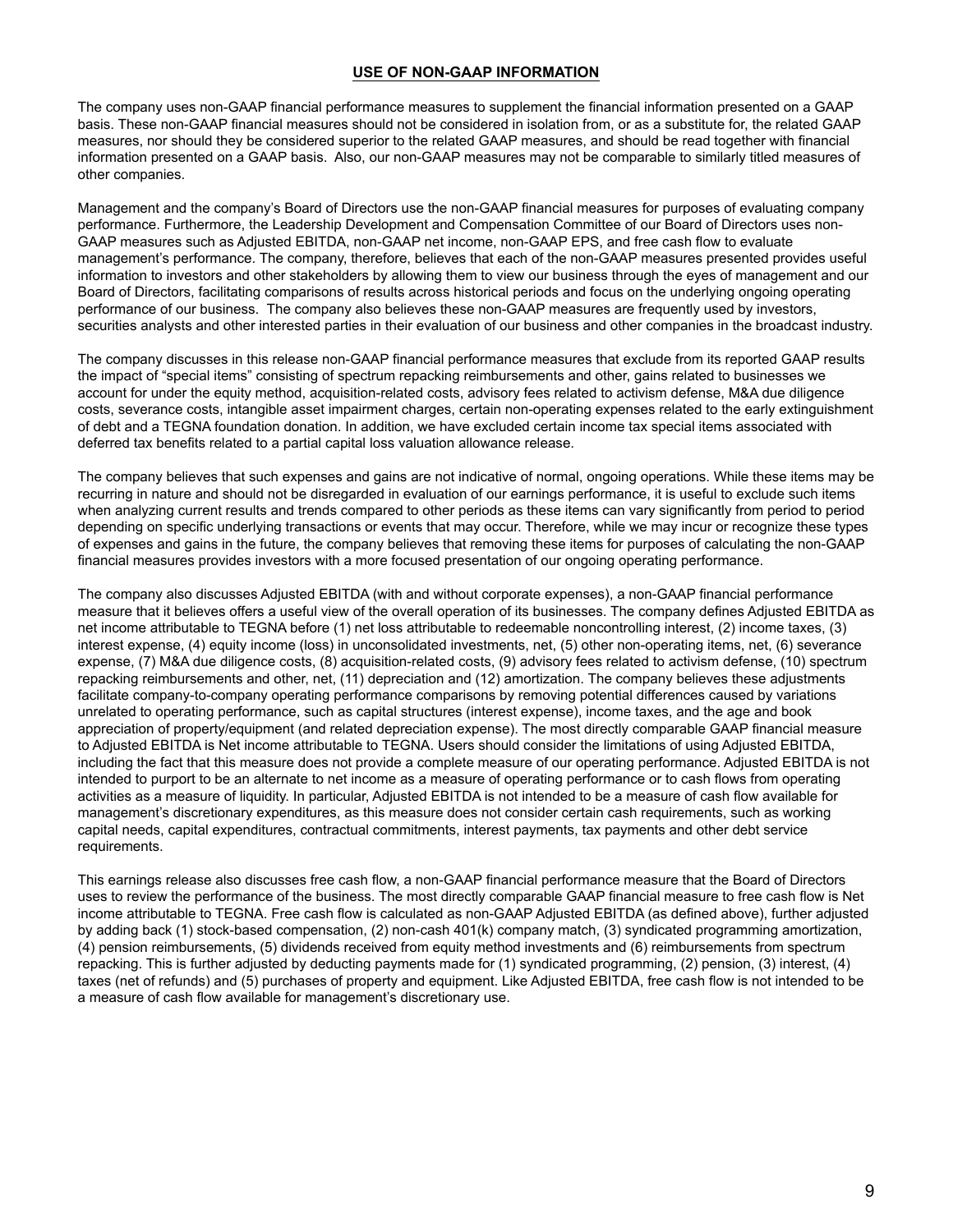TEGNA Inc.

Unaudited, in thousands of dollars (except per share amounts)

#### **Table No. 2**

Reconciliations of certain line items impacted by special items to the most directly comparable financial measure calculated and presented in accordance with GAAP on the company's Consolidated Statements of Income follow:

|                                                            |    |                        |    |                                                           |    | <b>Special Items</b>                                 |    |                                        |                            |
|------------------------------------------------------------|----|------------------------|----|-----------------------------------------------------------|----|------------------------------------------------------|----|----------------------------------------|----------------------------|
| Quarter ended June 30, 2020                                |    | <b>GAAP</b><br>measure |    | <b>Advisory</b><br>fees related<br>to activism<br>defense |    | Spectrum<br>repacking<br>reimbursements<br>and other |    | Gain on equity<br>method<br>investment | <b>Non-GAAP</b><br>measure |
| Corporate - General and<br>administrative expenses         | \$ | 28,312                 | \$ | (15, 448)                                                 | \$ |                                                      | \$ |                                        | \$<br>12,864               |
| Spectrum repacking reimbursements<br>and other, net        |    | (116)                  |    |                                                           |    | 116                                                  |    |                                        |                            |
| Operating expenses                                         |    | 502,530                |    | (15, 448)                                                 |    | 116                                                  |    |                                        | 487,198                    |
| Operating income                                           |    | 75,097                 |    | 15,448                                                    |    | (116)                                                |    |                                        | 90,429                     |
| Equity income (loss) in unconsolidated<br>investments, net |    | 1,921                  |    |                                                           |    |                                                      |    | (6, 514)                               | (4, 593)                   |
| Total non-operating expenses                               |    | (48, 917)              |    |                                                           |    |                                                      |    | (6, 514)                               | (55, 431)                  |
| Income before income taxes                                 |    | 26,180                 |    | 15,448                                                    |    | (116)                                                |    | (6, 514)                               | 34,998                     |
| Provision for income taxes                                 |    | 6,607                  |    | 3,882                                                     |    | (27)                                                 |    | (1,637)                                | 8,825                      |
| Net income attributable to TEGNA Inc.                      |    | 19,947                 |    | 11,566                                                    |    | (89)                                                 |    | (4, 877)                               | 26,547                     |
| Net income per share-diluted                               | \$ | 0.09                   | \$ | 0.05                                                      | \$ |                                                      | \$ | (0.02)                                 | \$<br>0.12                 |

|                                                                  |                        | <b>Special Items</b>                                                |    |         |    |                                                             |    |                                 |    |                                |  |  |
|------------------------------------------------------------------|------------------------|---------------------------------------------------------------------|----|---------|----|-------------------------------------------------------------|----|---------------------------------|----|--------------------------------|--|--|
| Quarter ended June 30, 2019                                      | <b>GAAP</b><br>measure | <b>Acquisition-</b><br><b>Severance</b><br>related costs<br>expense |    |         |    | <b>Spectrum</b><br>repacking<br>reimbursements<br>and other |    | Other non-<br>operating<br>item |    | Non-<br><b>GAAP</b><br>measure |  |  |
|                                                                  |                        |                                                                     |    |         |    |                                                             |    |                                 |    |                                |  |  |
| Cost of revenues                                                 | \$285,293              | \$<br>$(875)$ \$                                                    |    |         | \$ |                                                             | \$ |                                 |    | \$284,418                      |  |  |
| Business units - Selling, general and<br>administrative expenses | 73,941                 | (376)                                                               |    |         |    |                                                             |    |                                 |    | 73,565                         |  |  |
| Corporate - General and<br>administrative expenses               | 15,836                 | (201)                                                               |    | (5,208) |    |                                                             |    |                                 |    | 10,427                         |  |  |
| Spectrum repacking reimbursements<br>and other, net              | (4,306)                |                                                                     |    |         |    | 4,306                                                       |    |                                 |    |                                |  |  |
| Operating expenses                                               | 394,120                | (1, 452)                                                            |    | (5,208) |    | 4,306                                                       |    |                                 |    | 391,766                        |  |  |
| Operating income                                                 | 142,812                | 1,452                                                               |    | 5,208   |    | (4,306)                                                     |    |                                 |    | 145,166                        |  |  |
| Equity (loss) in unconsolidated<br>investments, net              | (615)                  |                                                                     |    |         |    |                                                             |    |                                 |    | (615)                          |  |  |
| Other non-operating items, net                                   | 8,964                  |                                                                     |    |         |    |                                                             |    | (7, 285)                        |    | 1,679                          |  |  |
| Total non-operating expenses                                     | (37, 978)              |                                                                     |    |         |    |                                                             |    | (7, 285)                        |    | (45, 263)                      |  |  |
| Income before income taxes                                       | 104,834                | 1,452                                                               |    | 5,208   |    | (4,306)                                                     |    | (7, 285)                        |    | 99,903                         |  |  |
| Provision for income taxes                                       | 24,879                 | 359                                                                 |    | 1,062   |    | (1,089)                                                     |    | (1,824)                         |    | 23,387                         |  |  |
| Net income attributable to TEGNA Inc.                            | 79,955                 | 1,093                                                               |    | 4,146   |    | (3,217)                                                     |    | (5,461)                         |    | 76,516                         |  |  |
| Net income per share-diluted                                     | \$<br>0.37             | \$<br>0.01                                                          | \$ | 0.02    | \$ | (0.02)                                                      | S  | (0.03)                          | \$ | 0.35                           |  |  |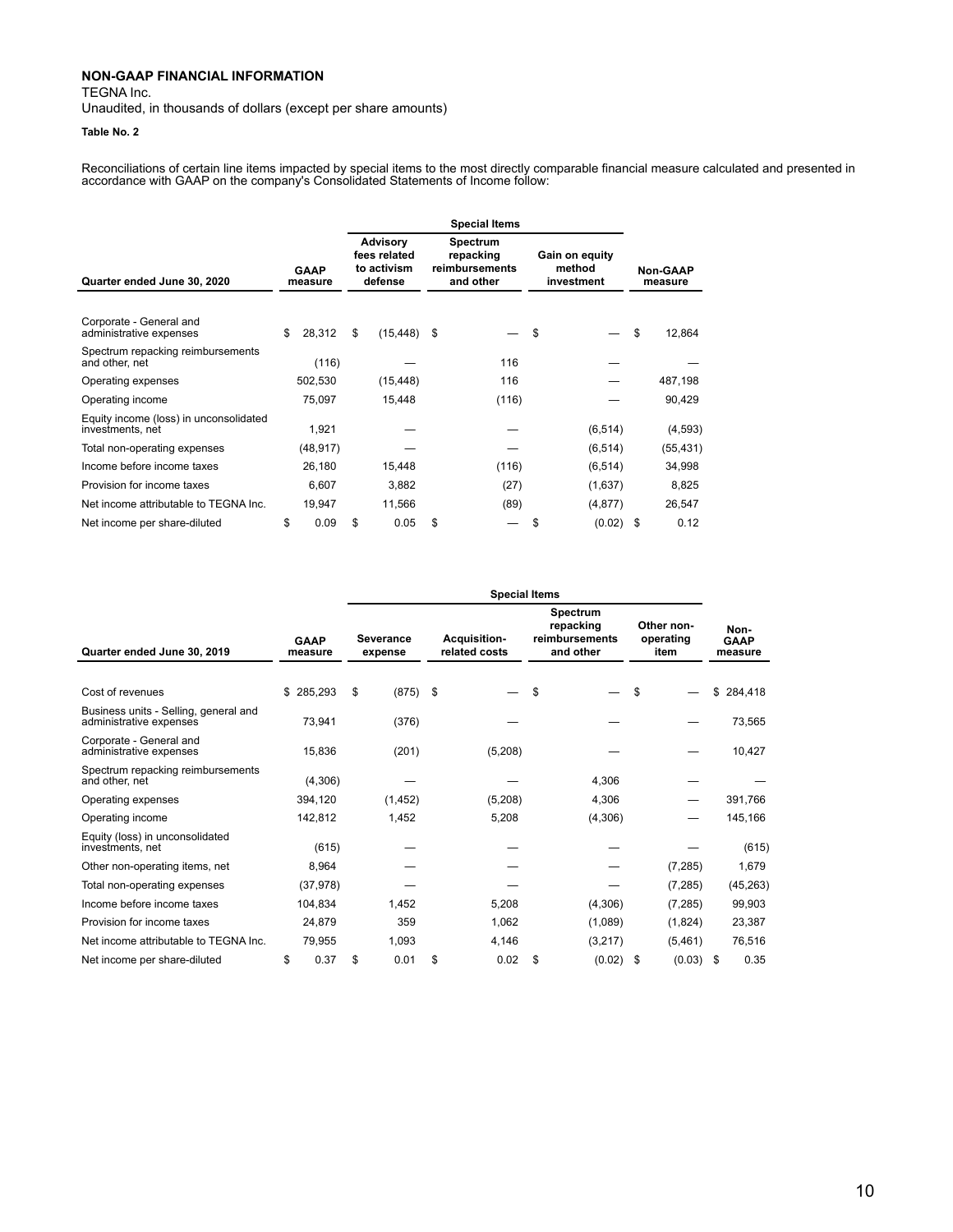TEGNA Inc.

Unaudited, in thousands of dollars (except per share amounts)

**Table No. 2 (continued)**

|                                                            |                        |            |                               |                                                           | <b>Special Items</b>                                 |    |                                            |                                     |   |                            |                                |
|------------------------------------------------------------|------------------------|------------|-------------------------------|-----------------------------------------------------------|------------------------------------------------------|----|--------------------------------------------|-------------------------------------|---|----------------------------|--------------------------------|
| Six months ended June 30, 2020                             | <b>GAAP</b><br>measure |            | M&A due<br>diligence<br>costs | <b>Advisory fees</b><br>related to<br>activism<br>defense | Spectrum<br>repacking<br>reimbursements<br>and other |    | Gains on<br>equity<br>method<br>investment | Other<br>non-<br>operating<br>items |   | Special<br>tax<br>benefits | Non-<br><b>GAAP</b><br>measure |
| Corporate - General and<br>administrative expenses         | \$.                    | 50,026     | \$<br>$(4,588)$ \$            | $(23,087)$ \$                                             |                                                      | S  |                                            | \$                                  |   |                            | \$<br>22,351                   |
| Spectrum repacking reimbursements<br>and other, net        |                        | (7,631)    |                               |                                                           | 7,631                                                |    |                                            |                                     |   |                            |                                |
| Operating expenses                                         | 1,012,181              |            | (4,588)                       | (23,087)                                                  | 7,631                                                |    |                                            |                                     |   | –                          | 992,137                        |
| Operating income                                           |                        | 249,635    | 4,588                         | 23,087                                                    | (7,631)                                              |    |                                            |                                     |   |                            | 269,679                        |
| Equity income (loss) in unconsolidated<br>investments, net |                        | 10,936     |                               |                                                           |                                                      |    | (18, 585)                                  |                                     |   |                            | (7,649)                        |
| Other non-operating items, net                             |                        | (18, 231)  |                               |                                                           |                                                      |    |                                            | 21,744                              |   |                            | 3,513                          |
| Total non-operating expenses                               |                        | (116, 132) |                               |                                                           |                                                      |    | (18, 585)                                  | 21,744                              |   |                            | (112, 973)                     |
| Income before income taxes                                 |                        | 133,503    | 4,588                         | 23,087                                                    | (7,631)                                              |    | (18, 585)                                  | 21,744                              |   | –                          | 156,706                        |
| Provision for income taxes                                 |                        | 27,732     | 1,151                         | 5,801                                                     | (2,017)                                              |    | (4,670)                                    | 5,463                               |   | 3,944                      | 37,404                         |
| Net income attributable to TEGNA Inc.                      |                        | 106,255    | 3,437                         | 17,286                                                    | (5,614)                                              |    | (13, 915)                                  | 16,281                              |   | (3,944)                    | 119,786                        |
| Net income per share-diluted                               | \$                     | 0.48       | \$<br>0.02                    | \$<br>0.08                                                | \$<br>(0.03)                                         | S. | $(0.06)$ \$                                | 0.07                                | S | (0.02)                     | 0.54<br>\$.                    |

|                                                                  |                        |           |                             |                                      | <b>Special Items</b>                                 |                                           |                                     |                                |
|------------------------------------------------------------------|------------------------|-----------|-----------------------------|--------------------------------------|------------------------------------------------------|-------------------------------------------|-------------------------------------|--------------------------------|
| Six months ended June 30, 2019                                   | <b>GAAP</b><br>measure |           | <b>Severance</b><br>expense | <b>Acquisition-</b><br>related costs | Spectrum<br>repacking<br>reimbursements<br>and other | Gain on<br>equity<br>method<br>investment | Other<br>non-<br>operating<br>items | Non-<br><b>GAAP</b><br>measure |
|                                                                  |                        |           |                             |                                      |                                                      |                                           |                                     |                                |
| Cost of revenues                                                 | \$566,604              |           | \$<br>(875)                 | \$                                   | \$                                                   | \$                                        | \$                                  | \$565,729                      |
| Business units - Selling, general and<br>administrative expenses |                        | 145,406   | (376)                       |                                      |                                                      |                                           |                                     | 145,030                        |
| Corporate - General and<br>administrative expenses               |                        | 30,571    | (201)                       | (9, 119)                             |                                                      |                                           |                                     | 21,251                         |
| Spectrum repacking reimbursements<br>and other, net              |                        | (11, 319) |                             |                                      | 11,319                                               |                                           |                                     |                                |
| Operating expenses                                               |                        | 778,224   | (1, 452)                    | (9, 119)                             | 11,319                                               |                                           |                                     | 778,972                        |
| Operating income                                                 |                        | 275,461   | 1,452                       | 9,119                                | (11, 319)                                            |                                           |                                     | 274,713                        |
| Equity income (loss) in unconsolidated<br>investments, net       |                        | 11.413    |                             |                                      |                                                      | (13, 126)                                 |                                     | (1,713)                        |
| Other non-operating items, net                                   |                        | 7,425     |                             |                                      |                                                      |                                           | (6, 285)                            | 1,140                          |
| Total non-operating expense                                      |                        | (73, 874) |                             |                                      |                                                      | (13, 126)                                 | (6, 285)                            | (93, 285)                      |
| Income before income taxes                                       |                        | 201,587   | 1,452                       | 9,119                                | (11, 319)                                            | (13, 126)                                 | (6, 285)                            | 181,428                        |
| Provision for income taxes                                       |                        | 47,653    | 359                         | 2,042                                | (2,847)                                              | (3, 169)                                  | (1,574)                             | 42,464                         |
| Net income attributable to TEGNA Inc.                            |                        | 153,934   | 1,093                       | 7,077                                | (8, 472)                                             | (9,957)                                   | (4,711)                             | 138,964                        |
| Net income per share-diluted                                     | \$                     | 0.71      | \$<br>0.01                  | \$<br>0.03                           | \$<br>(0.04)                                         | \$<br>(0.05)                              | \$<br>(0.02)                        | 0.64<br>S                      |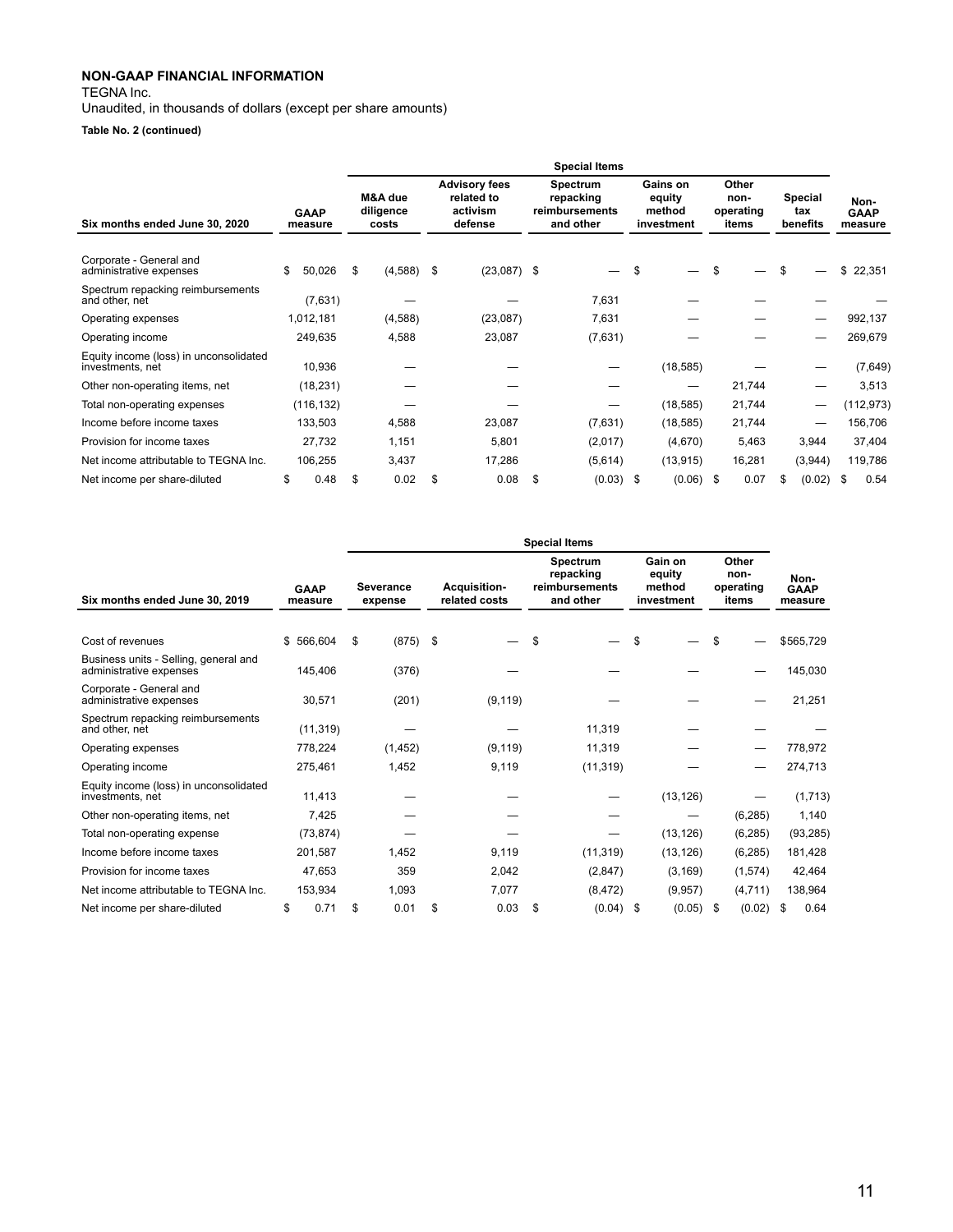TEGNA Inc. Unaudited, in thousands of dollars

#### **Table No. 3**

Reconciliations of Adjusted EBITDA to net income presented in accordance with GAAP on the company's Consolidated Statements of Income are presented below:

|                                                                      |               |    | Quarter ended June 30, |   |           |
|----------------------------------------------------------------------|---------------|----|------------------------|---|-----------|
|                                                                      | 2020          |    | 2019                   |   | 2018      |
| Net income attributable to TEGNA Inc. (GAAP basis)                   | \$<br>19,947  | \$ | 79,955                 | S | 92,512    |
| Less: Net loss attributable to redeemable noncontrolling interest    | (374)         |    |                        |   |           |
| Plus: Provision for income taxes                                     | 6,607         |    | 24,879                 |   | 27,755    |
| Plus: Interest expense                                               | 51,877        |    | 46,327                 |   | 49,104    |
| (Less) Plus: Equity (income) loss in unconsolidated investments, net | (1,921)       |    | 615                    |   | (15, 547) |
| Less: Other non-operating items, net                                 | (1,039)       |    | (8,964)                |   | 311       |
| Operating income (GAAP basis)                                        | 75,097        |    | 142,812                |   | 154,135   |
| Plus: Severance expense                                              |               |    | 1,452                  |   |           |
| Plus: Acquisition-related costs                                      |               |    | 5,208                  |   |           |
| Plus: Advisory fees related to activism defense                      | 15,448        |    |                        |   |           |
| Less: Spectrum repacking reimbursements and other, net               | (116)         |    | (4,306)                |   | (6, 326)  |
| Adjusted operating income (non-GAAP basis)                           | 90,429        |    | 145,166                |   | 147,809   |
| Plus: Depreciation                                                   | 16,711        |    | 14,533                 |   | 13,861    |
| Plus: Amortization of intangible assets                              | 17,248        |    | 8,823                  |   | 7,962     |
| Adjusted EBITDA (non-GAAP basis)                                     | 124,388       | \$ | 168,522                | S | 169,632   |
| Corporate - General and administrative expense (non-GAAP basis)      | 12,864        |    | 10,427                 |   | 11,221    |
| Adjusted EBITDA, excluding Corporate (non-GAAP basis)                | \$<br>137,252 | S  | 178,949                | S | 180,853   |

|                                                                   |               |    | Six months ended June 30, |     |           |
|-------------------------------------------------------------------|---------------|----|---------------------------|-----|-----------|
|                                                                   | 2020          |    | 2019                      |     | 2018      |
| Net income attributable to TEGNA Inc. (GAAP basis)                | \$<br>106,255 | \$ | 153,934                   | -\$ | 147,699   |
| Less: Net loss attributable to redeemable noncontrolling interest | (484)         |    |                           |     |           |
| Plus: Provision for income taxes                                  | 27,732        |    | 47,653                    |     | 48,140    |
| Plus: Interest expense                                            | 108,837       |    | 92,712                    |     | 96,829    |
| Less: Equity income in unconsolidated investments, net            | (10, 936)     |    | (11, 413)                 |     | (14, 309) |
| Plus (Less): Other non-operating items, net                       | 18,231        |    | (7, 425)                  |     | 12,791    |
| Operating income (GAAP basis)                                     | 249,635       |    | 275,461                   |     | 291,150   |
| Plus: Severance expense                                           |               |    | 1,452                     |     |           |
| Plus: M&A due diligence costs                                     | 4,588         |    |                           |     |           |
| Plus: Acquisition-related costs                                   |               |    | 9,119                     |     |           |
| Plus: Advisory fees related to activism defense                   | 23,087        |    |                           |     |           |
| Less: Spectrum repacking reimbursements and other, net            | (7,631)       |    | (11, 319)                 |     | (6,326)   |
| Adjusted operating income (non-GAAP basis)                        | 269,679       |    | 274,713                   |     | 284,824   |
| Plus: Depreciation                                                | 33,611        |    | 29,450                    |     | 27,332    |
| Plus: Amortization of intangible assets                           | 33,464        |    | 17,512                    |     | 14,744    |
| Adjusted EBITDA (non-GAAP basis)                                  | 336,754       | \$ | 321,675                   | \$  | 326,900   |
| Corporate - General and administrative expense (non-GAAP basis)   | 22,351        |    | 21,251                    |     | 23,929    |
| Adjusted EBITDA, excluding Corporate (non-GAAP basis)             | 359,105       | S  | 342,926                   | SБ  | 350,829   |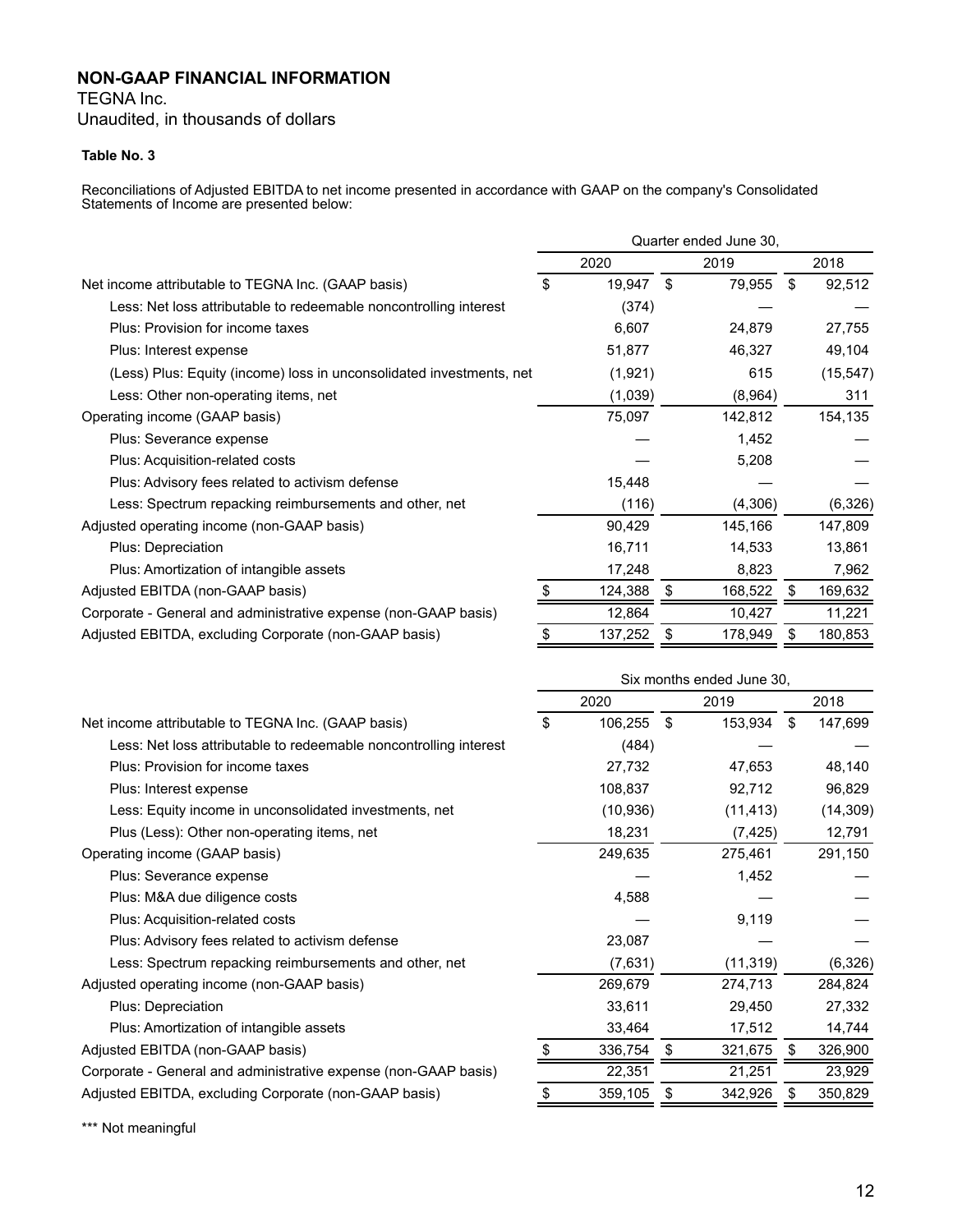TEGNA Inc.

Unaudited, in thousands of dollars

#### **Table No. 4**

Below is a detail of our primary sources of revenue presented in accordance with GAAP on company's Consolidated Statements of Income. In addition, we show Adjusted EBITDA and Adjusted EBITDA margins (see non-GAAP reconciliations at Table No. 3).

|                                    |                |               | Quarter ended June 30,   |               |                          |
|------------------------------------|----------------|---------------|--------------------------|---------------|--------------------------|
|                                    | 2020           | 2019          | % Increase<br>(Decrease) | 2018          | % Increase<br>(Decrease) |
| Advertising and Marketing Services | 229.083<br>\$. | 289,569<br>S  | (20.9)                   | \$<br>281,847 | (18.7)                   |
| Subscription                       | 323,475        | 236,162       | 37.0                     | 209,363       | 54.5                     |
| Political                          | 17.544         | 3,229         | $***$                    | 25,709        | (31.8)                   |
| Other                              | 7.525          | 7.972         | (5.6)                    | 7,161         | 5.1                      |
| <b>Total revenues</b>              | 577,627<br>\$  | S<br>536.932  | 7.6                      | 524.080<br>\$ | 10.2                     |
| <b>Adjusted EBITDA</b>             | \$<br>124.388  | \$<br>168.522 | (26.2)                   | \$<br>169,632 | (26.7)                   |
| Adjusted EBITDA Margin             | 21.5%          | 31.4%         |                          | 32.4%         |                          |

|                                    |                | Six months ended June 30, |                          |               |                          |  |  |  |  |  |  |  |  |
|------------------------------------|----------------|---------------------------|--------------------------|---------------|--------------------------|--|--|--|--|--|--|--|--|
|                                    | 2020           | 2019                      | % Increase<br>(Decrease) | 2018          | % Increase<br>(Decrease) |  |  |  |  |  |  |  |  |
| Advertising and Marketing Services | 524.236<br>\$. | 553,971<br>\$             | (5.4)                    | 564,786<br>\$ | (7.2)                    |  |  |  |  |  |  |  |  |
| Subscription                       | 656,277        | 477,737                   | 37.4                     | 414.919       | 58.2                     |  |  |  |  |  |  |  |  |
| Political                          | 64.931         | 5,933                     | $***$                    | 33,315        | 94.9                     |  |  |  |  |  |  |  |  |
| Other                              | 16,372         | 16.044                    | 2.0                      | 13,150        | 24.5                     |  |  |  |  |  |  |  |  |
| Total revenues                     | \$1,261,816    | \$1.053.685               | 19.8                     | \$1.026.170   | 23.0                     |  |  |  |  |  |  |  |  |
| <b>Adjusted EBITDA</b>             | 336.754<br>\$  | \$<br>321,675             | 4.7                      | \$<br>326.900 | 3.0                      |  |  |  |  |  |  |  |  |
| <b>Adiusted EBITDA Margin</b>      | 26.7%          | 30.5%                     |                          | 31.9%         |                          |  |  |  |  |  |  |  |  |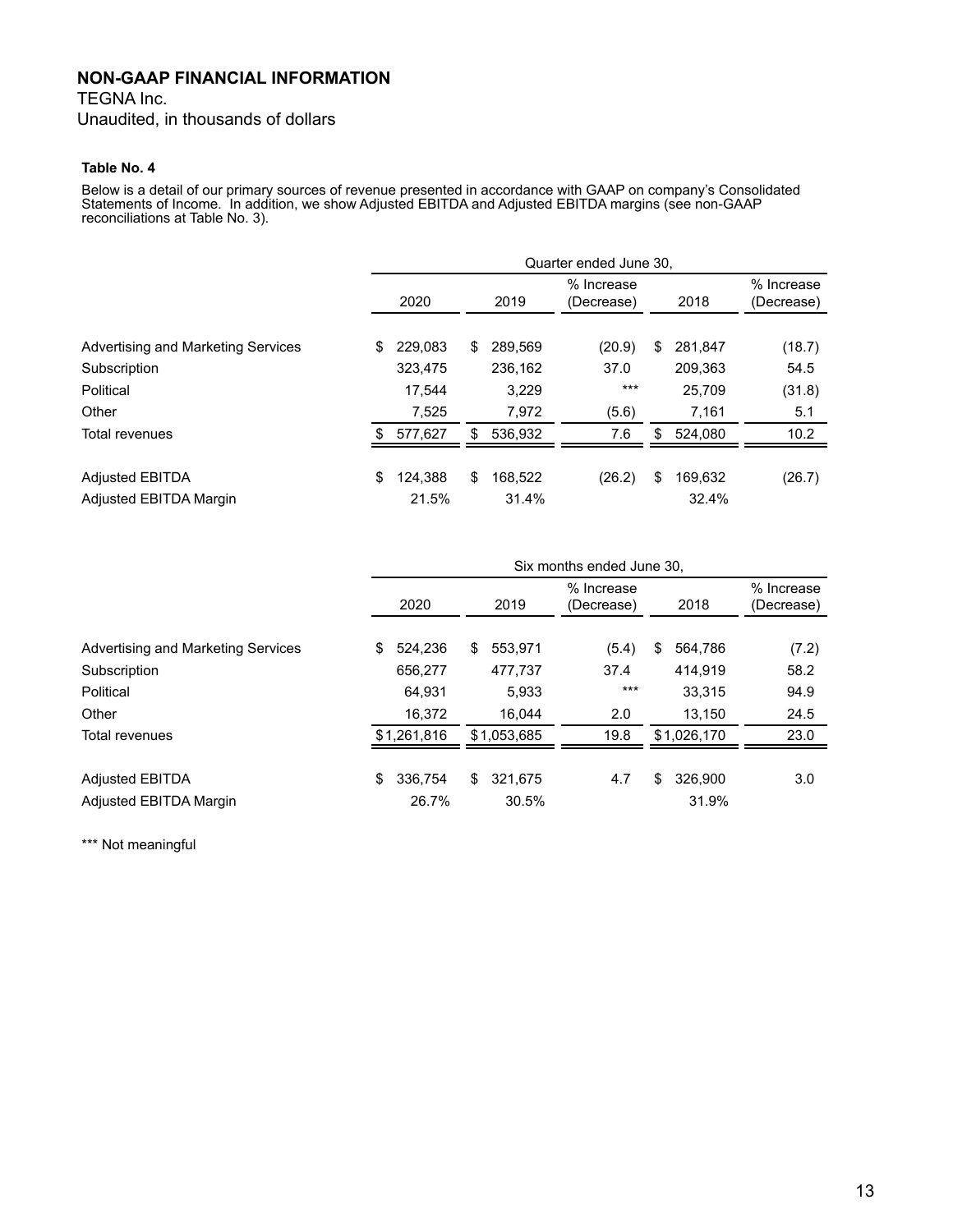TEGNA Inc. Unaudited, in thousands of dollars

#### **Table No. 5**

Reconciliations of free cash flow to net income presented in accordance with GAAP on the company's Consolidated Statements of Income are presented below:

|                                                                   |              | Quarter ended June 30, |                          |
|-------------------------------------------------------------------|--------------|------------------------|--------------------------|
|                                                                   | 2020         | 2019                   | % Increase<br>(Decrease) |
| Net income attributable to TEGNA Inc. (GAAP basis)                | \$<br>19,947 | \$<br>79,955           | (75.1)                   |
| Plus: Provision for income taxes                                  | 6,607        | 24,879                 | (73.4)                   |
| Plus: Interest expense                                            | 51,877       | 46,327                 | 12.0                     |
| Plus: Acquisition-related costs                                   |              | 5,208                  | $***$                    |
| <b>Plus: Depreciation</b>                                         | 16,711       | 14,533                 | 15.0                     |
| <b>Plus: Amortization</b>                                         | 17,248       | 8,823                  | 95.5                     |
| Plus: Stock-based compensation                                    | 8,325        | 5,008                  | 66.2                     |
| Plus: Company stock 401(k) contribution                           | 3,428        | 3,244                  | 5.7                      |
| Plus: Syndicated programming amortization                         | 17,796       | 13,531                 | 31.5                     |
| Plus: Severance expense                                           |              | 1,452                  | $***$                    |
| Plus: Advisory fees related to activism defense                   | 15,448       |                        | $***$                    |
| Plus: Cash dividend from equity investments for return on capital | 3,358        |                        | $***$                    |
| Plus: Cash reimbursements from spectrum repacking                 | 2,253        | 4,306                  | (47.7)                   |
| Less: Other non-operating items, net                              | (1,039)      | (8,964)                | (88.4)                   |
| Less: Net loss attributable to redeemable noncontrolling interest | (374)        |                        | ***                      |
| Less: Income tax (payments) receipts, net of refunds              | 327          | (56, 182)              | $***$                    |
| Less: Spectrum repacking reimbursements and other, net            | (116)        | (4,306)                | (97.3)                   |
| Plus: Equity income in unconsolidated investments, net            | (1,921)      | 615                    | $***$                    |
| Less: Syndicated programming payments                             | (17,966)     | (10, 434)              | 72.2                     |
| Less: Pension contributions                                       | (941)        | (5,005)                | (81.2)                   |
| Less: Interest payments                                           | (33, 833)    | (58, 549)              | (42.2)                   |
| Less: Purchases of property and equipment                         | (11, 044)    | (12, 874)              | (14.2)                   |
| Free cash flow (non-GAAP basis)                                   | \$<br>96,091 | \$<br>51,567           | 86.3                     |